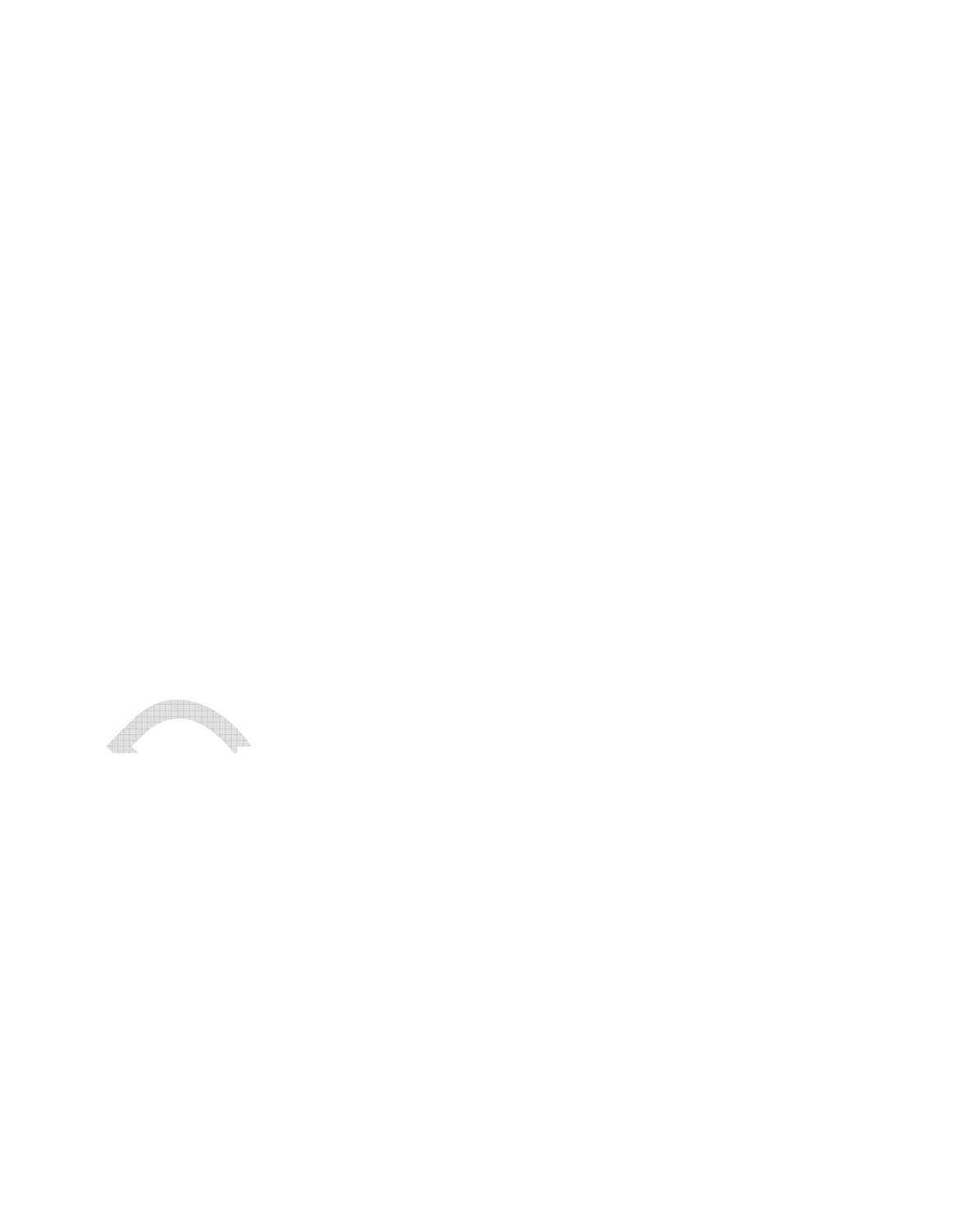# The Evolution of Human Rights for Persons with DD

Historically, society has tended to isolate and segregate people with disabilities. Many early institutions were simply warehouses where people were sent for a variety of reasons; not all of which were related to mental illness or mental retardation. Very few ever received any form of individualized treatment or habilitation.

People with disabilities were considered to have no rights up until the early 1960's when series of landmark declarations, court decisions and legislative acts began to make a crucial difference in the civil rights of persons with developmental disabilities. Some of these are summarized below:

• 1963 - The enactment of the Developmental Disabilities Assistance and Bill of Rights Act (DD Act), conceived by President Kennedy, Eunice Kennedy Shriver, and Dr. Robert Cooke. This Act resulted in better understanding, professional education, access and safety in institutional facilities. Later changes were made to the DD Act, as conceived by Dr. Elizabeth Boggs, Dr. Elsie Helsel, and others. These changes focused on the efforts of families, professionals, and state agencies to improve supports for all people with developmental disabilities. Today, the programs emphasize legal services, advocacy, and capacity building at the state and local levels. The focus is on listening to people with developmental disabilities as self advocates, and helping people with developmental disabilities and their families obtain the information, assistive technology, and supports they need in order to make more informed choices about how and where to live and work, and be active and involved citizens in their communities.

As a result of the landmark court decision in 1970 Wyatt vs. Stickney, we recognized that persons with mental retardation are citizens who have "rights" under the constitution. This case resulted in the establishment of 49 Principles of service, which include the requirement to establish a seven-person Human Rights Committee to review all habilitation plans to ensure that the human rights of the residents were preserved. It also resulted in the establishment of:

Qualified Support Professionals (QSPs) A "Right to Treatment Staff to client ratios Physical plant features/dimensions Development of behavior plans

• 1971 - The United Nations issued its "Declaration of the Rights of Mentally Retarded Persons". This declaration provided expectations for higher standards of living, principals of dignity, and worthiness of persons with developmental disabilities.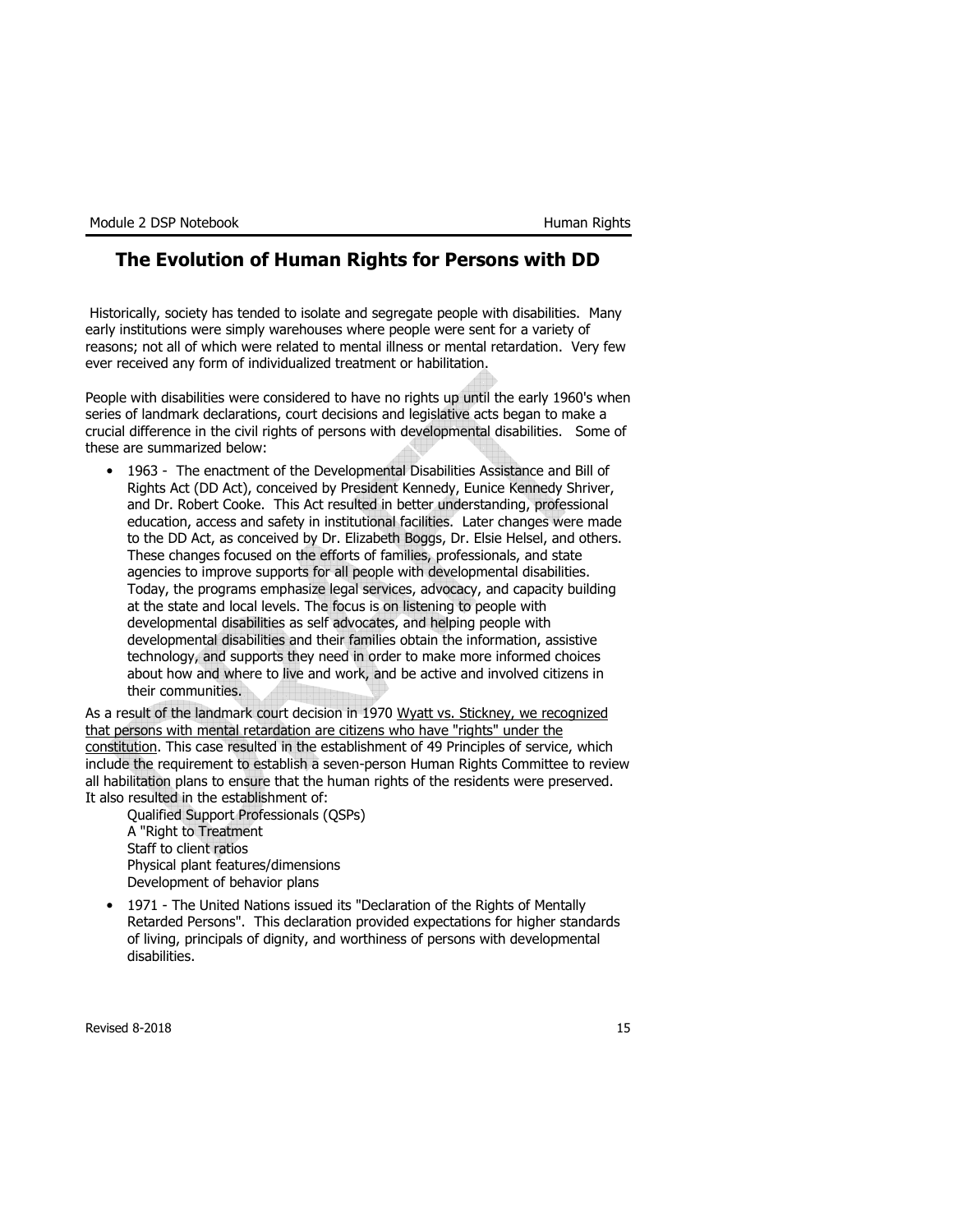• 1973 - Rehabilitation Act

This is shown as the first federal civil rights law protecting the rights of individuals with disabilities. It prohibits discrimination based on disability in the areas of:

Education, Vocational Education, college Programs, employment, health, social services programs, welfare, federally funded programs.

- 1974 A televised documentary made by journalist Geraldo Rivera exposed the living conditions of children and adults at the Willowbrook School in New York City. The fallout from this scandal set in motion a major deinstitutionalization program across New York State. Plymouth Center for Human Development was the first institution in the country to close under federal court order because of the deplorable conditions and abuse. It also brought about needed repairs and reforms at the institutions that continued to operate.
- 1984 The Health Care Finance Authority (HCFA) is ordered to begin in-depth surveys in Intermediate Care Facilities for People with Mental Retardation (ICF/MRs) to see if the level of care mandated by Medicaid rules was actually being provided. The findings of these surveys brought about a wave of closures and decertification's.
- 1990 Americans with Disabilities Act (ADA) Congress passed this law. It is a landmark civil rights bill that extends protection against discrimination to individuals with disabilities. It addresses four main areas of potential discrimination.

Employment, Public Facilities, Transportation and Communication.

Note: Although there have been major improvements in the last 45 years, discrimination against persons with disabilities continues to be a serious social problem. Discrimination continues in such critical areas as employment, housing, public accommodation, education, transportation, communication, recreation, institutionalization, health services, voting and access to public services. It is our responsibility to make sure these rights are protected for the persons we support. This is especially true when it comes to providing an environment that is free from abuse and neglect and free from the fear of abuse and neglect.

Sources: http://www.mncdd.org/dd\_act/dd-act.html Connecticut Developmental Disabilities Council, Ed Preneta, Executive Director, and the Texas Developmental Disabilities Council, Roger Webb, Executive Director.

Baker, Steve and Tabor, Amy Human Rights Committees, High Tide Press, Homewood, Illinois, 2006

How this evolution of rights for people with developmental disabilities has change the DSP's role: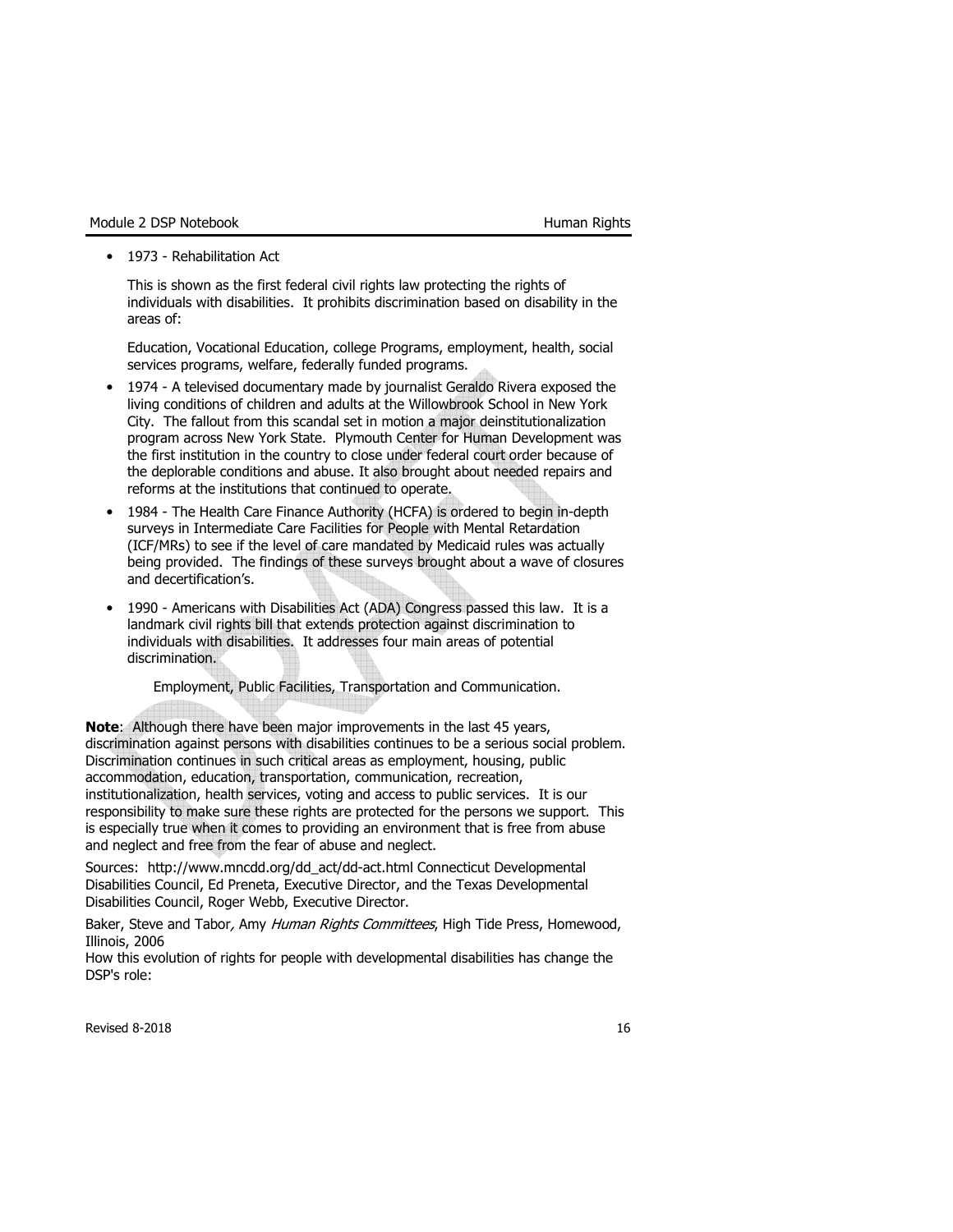|  | Module 2 DSP Notebook |
|--|-----------------------|
|  |                       |

Over the last 40 plus years, the role of the direct support persons has changed as the disability movement succeeded in bringing about higher quality services for people with developmental disabilities

During the institutional era, there were usually too few DSPs to provide the individual attention to people that would allow them to learn skills for independence. In many cases, there was only one staff to 40-50 people. Workers were not expected to teach people skills; they were simply expected to be passive caregivers. It was sometimes difficult for DSPs to just keep people clean and fed.

People moving away from institutions and group settings has resulted in the DSPs' role evolving to include emphasis on recognizing and supporting the talents, choices, and preferences of people as the key to a satisfactory lifestyle. DSPs now create and ensure people have community connections and assist them in living their lives as citizens with human rights. This requires the DSP to provide supports that teach people the skills needed to participate in their community, as independently and fully as

Commented [CR14]: new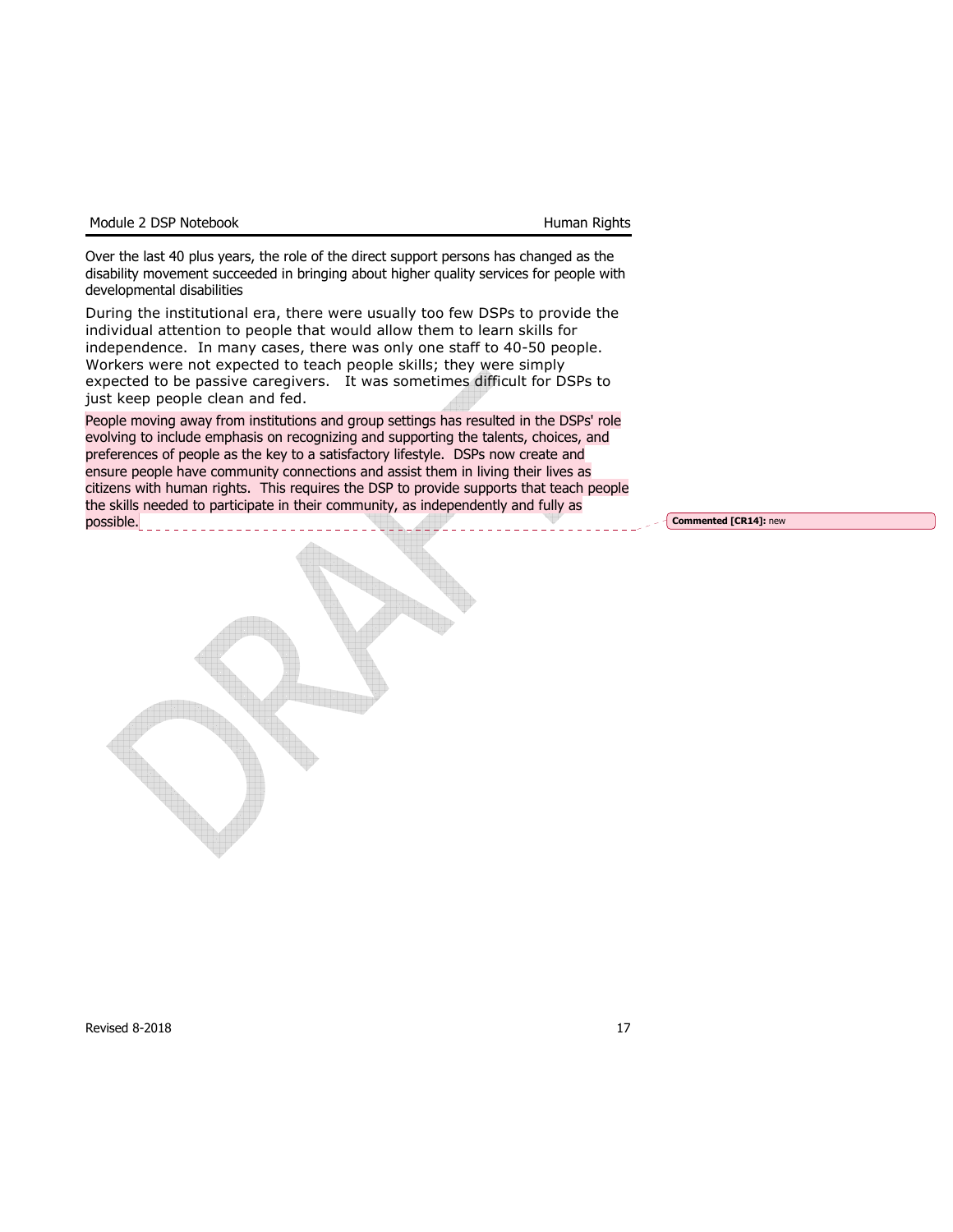Module 2 DSP Notebook **Human Rights** 

# Rules and Codes

There are now laws that ensure that people with developmental disabilities have the right to considerate, safe, and respectful supports that are free of mental, physical, sexual, and verbal abuse, neglect, and exploitation. They also have the right to be free from seclusion and only put into restraints if they are an immediate danger to themselves or others.

Laws are required to ensure that individuals with developmental disabilities never again experience abuse and neglect as they did in the past. Human rights are required by various rules and codes, while others are specified by agencies. Major rules and codes protecting the rights of persons with disabilities are:

- \$ Mental Health & Developmental Disabilities Confidentiality Act
- \$ Mental Health & Developmental Disabilities Code
- \$ Rule 115 (Community Integrated Living Arrangements)
- \$ Rule 119 (Developmental Training)
- \$ Rule 120 (Medicaid Home and Community-Based Waiver Program for Individuals with Developmental Disabilities)
- \$ Rule 50 (Abuse & Neglect Reporting)
- \$ Department of Human Services Regulations (e.g., Requirements in grant funding contract)
- \$ Department of Public Health Regulations (e.g., 77 Illinois Administrative Code which requires developmental disability aide training).

# Cultural Competency and Client Rights Information

From: The Cultural Dimensions Guide for providers of Services for people with developmental disabilities (Advocacy Center for the Elderly and Disabled, New Orleans, Louisiana)

The word "culture" is used to refer to a group of people who have experiences in common, whether the group is a nation, a community, or a small group within a community. Within the broad "American culture" of the United States, there are separate cultural groups; even within local communities there are cultural differences. "Culture" is composed of aspects of life which are human-made: skills, tools, folkways, and customs. The effects of culture on a person are pervasive; one's tone of voice, even choice of words may be influenced culturally.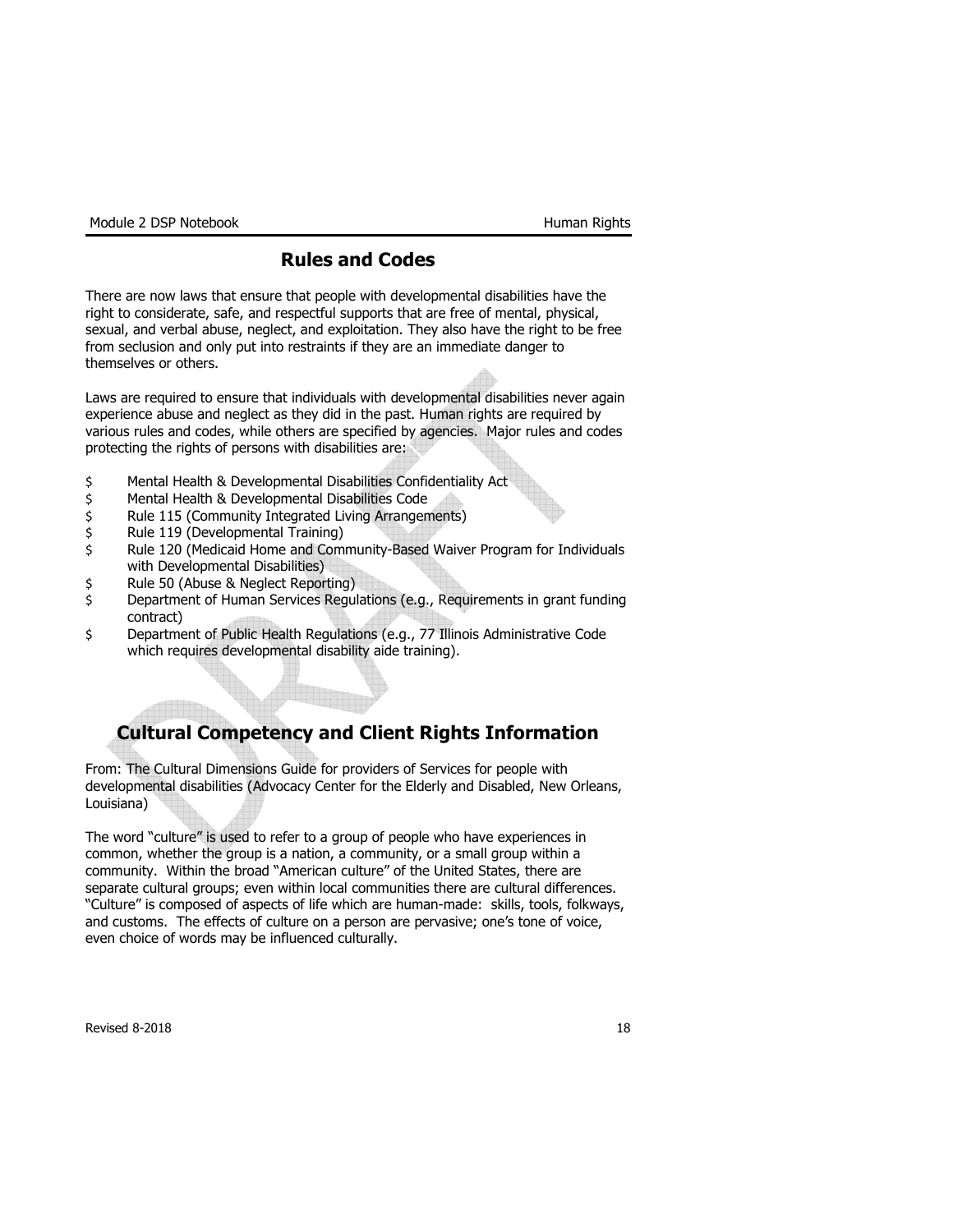## Discussion Activity: Client Rights and Staff/Agency Responsibilities.

- Does a client have the right to include 20 family members in a service plan meeting, even if a staff member doesn't think it is necessary or appropriate?
- Does a client, or his/her family, have the right to refuse certain aspects of service or treatment that conflict with their religious beliefs?
- Think of an area where you have some beliefs related to a certain population or client. Where does that belief come from and what proof do you have to support it?
- A client in a group home can only eat food that is kosher. Where/how do we get that food? Do you know what 'kosher' means?
- How do we balance trying to empower a client and teach him/her self-advocacy with a client's cultural preference to defer to his/her father and let him do the speaking and decision-making?
- A client requests private, quiet time five times per day to pray. The client's service plan indicates he cannot be unsupervised. What do we do?
- Is it okay for a client to wash his hair only once per week?
- You are talking to a client about a 'behavior' that is problematic to others in the house. The client is looking at the ground and her lap, not at you, while you are talking. What are your thoughts?

It is essential that when you are representing and promoting the rights and interests of a individual, that the client's cultural background is recognized and considered. It is important that the rights and desires of the client are being represented and not those of the advocates. DSPs should be aware that within an individual's cultural context, how an advocate is perceived will vary in each ethnic and cultural group.

#### Reminders:

- Seek to understand your own culture as well as other cultures.
- Remember the diversity of different cultures.
- Remember the extent of cultural influence on individual behavior and perceptions. <u>Commented [CR15]:</u> new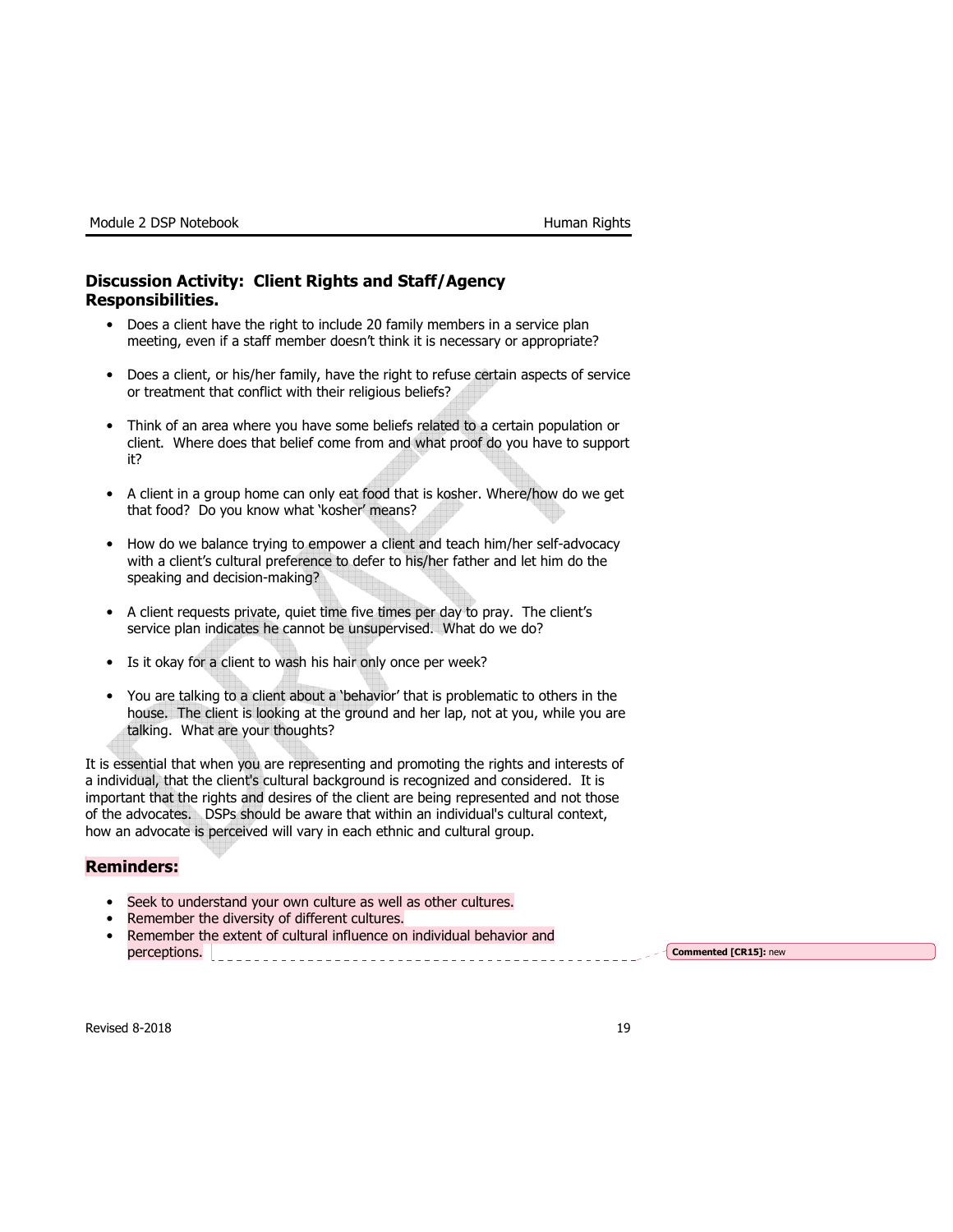# Human Rights Scenarios for Discussion

**Directions:** Read the scenarios below. Then identify and discuss which rights may have been violated. Review agency/facility rights, identify and document which specific agency right(s) were violated.

#### Human Rights Scenario 1:

Three staff members from the accounting department at an agency that serves people with developmental disabilities are sitting in the staff lunchroom. A DSP enters the lunchroom and while she is heating up her lunch begins to talk about Joe a person in her work group. She tells the people from accounting that Joe has been "acting up" all day long, cussing her out and throwing work and that she can't wait for the day to end.

#### Human Rights Scenario 2:

The QSP was visiting a residential site when he observed the afternoon shift staff watching the Super Bowl and ignoring an individual who was trying to get their attention. When the Q asked the person what was going on, he said he wanted someone to take him to church but nobody would even talk to him about it.

## Human Rights Scenario 3:

When the Q asked staff why they were not helping this individual, they responded that he attended a Catholic Church across town. No one wanted to take him because they would miss part of the football game. They wondered why he didn't go earlier in the day with everyone else to the Lutheran Church down the block. One staff stated that he couldn't tell the difference anyway.

#### Which rights were violated?

How can we correct this situation?

#### Human Rights Scenario 4:

Susan has lived in your agency for several years. Her current service plan does not allow her to leave the facility unescorted. She has requested that she be allowed to leave the facility without staff to go to a local store for a soda each day.

The team is concerned for her safety because she has never been out on her own and the store is several blocks away. Also, she would have to cross two busy streets.

Safety Issues in this scenario include:

This scenario demonstrates the challenge between balancing high quality supports, keeping people safe, teaching people to access their community

Revised 8-2018 20 and 20 and 20 and 20 and 20 and 20 and 20 and 20 and 20 and 20 and 20 and 20 and 20 and 20 and 20 and 20 and 20 and 20 and 20 and 20 and 20 and 20 and 20 and 20 and 20 and 20 and 20 and 20 and 20 and 20 a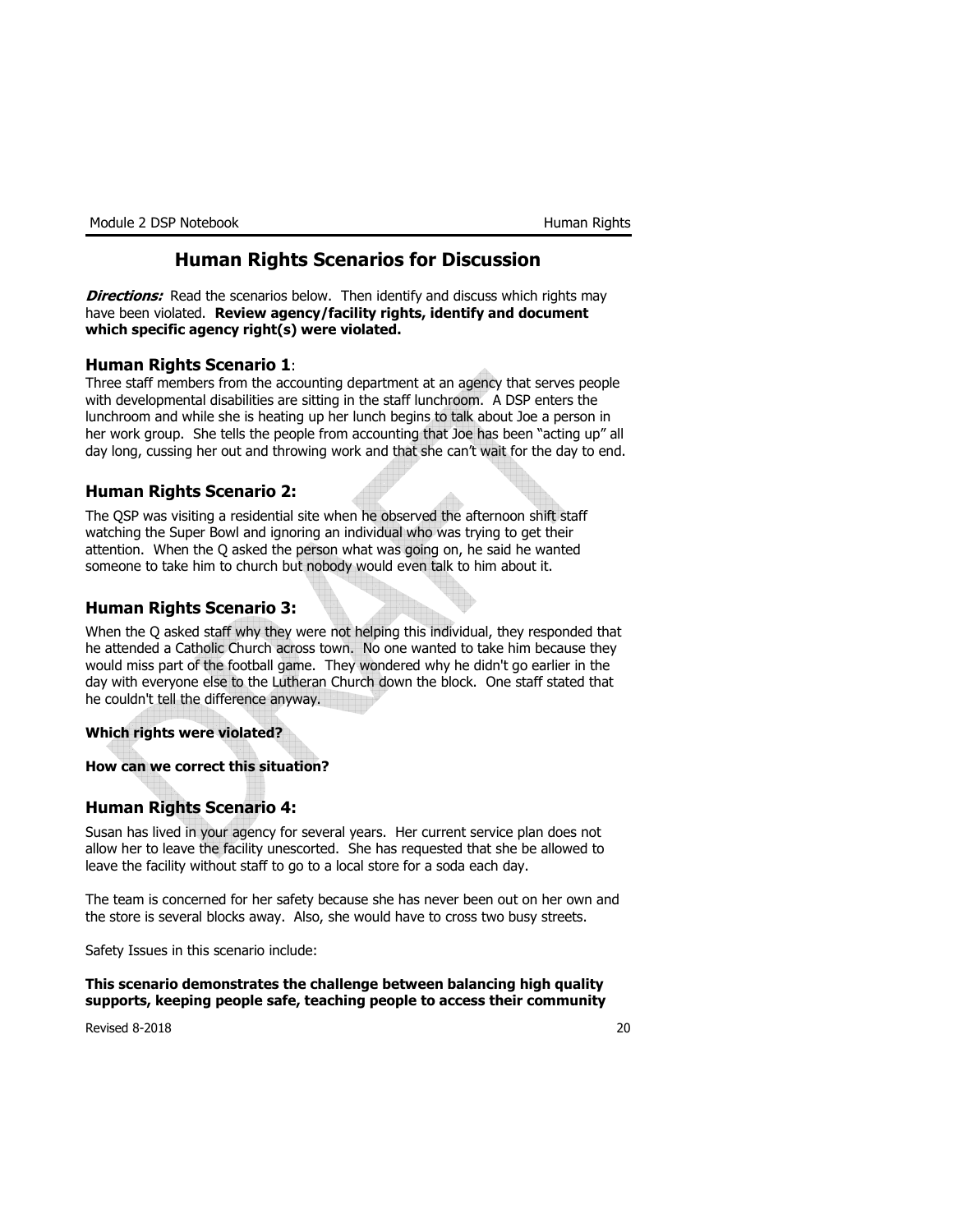#### and ensuring individual rights protection. How do we find the balance between allowing Susan to exercise her rights but at the same time ensure her safety? Things to consider:

- Χ What safety issues are there?
- Χ Do we know if she is able to cross street safely?
- Χ Do we know if she can count change for purchases?
- Χ What are her socialization skills with strangers?
- Χ What additional supports may she need?
- Χ How do we prepare her to exercise her choice while minimizing the risks?

#### Alternate Human Rights Scenario 5:

A QSP and a DSP are standing in the hallway talking about a person with a disability on the QSP's caseload. The QSP is informing the DSP that the person is on a new medication and may be experiencing some side effects.

#### Which rights were violated?

#### How can we correct this situation?

#### Human Rights Scenario 6

The QSP was supervising the agency's fun day carnival when she observed a staff member sliding on the giant inflatable slide and ignoring an individual trying to get her attention. When the QSP asked the person what was going on, he said he wanted to go to the library and read but nobody would even talk to him about it.

When the QSP asked staff why they were not helping this person, they responded that the library was on the other side of the field inside the building and they didn't want to miss part of the carnival. They wondered why he didn't go to the library earlier in the day with the rest of his group. One staff stated he didn't know what he wanted to do and he couldn't read anyway.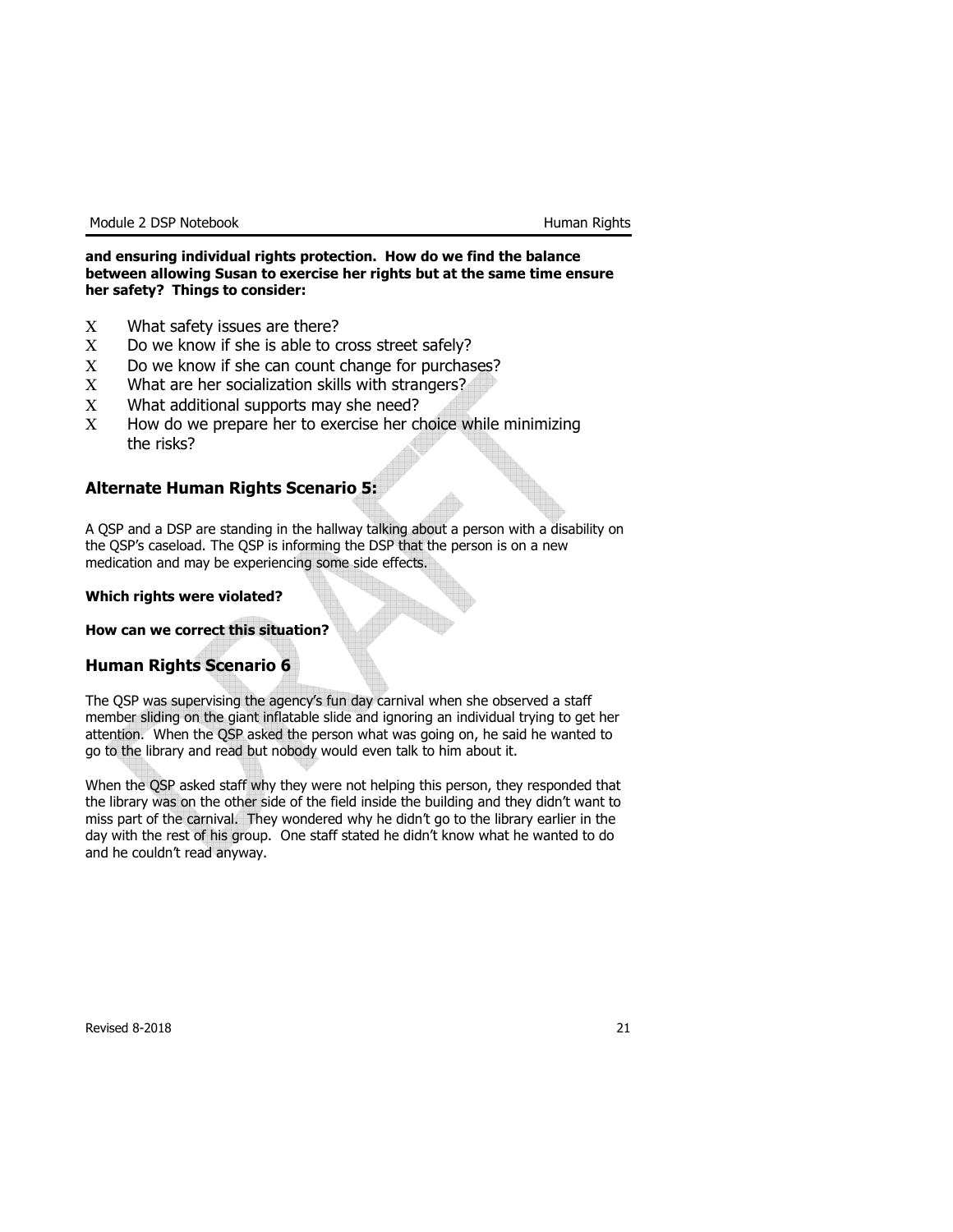# Guardianships

When children with disabilities reach age 18, they may have a guardian appointed. Family members are not automatically named the legal guardian for their relative with a disability. In all cases, the court will make a determination as to the need for guardianship and who should serve as guardian. A family member may petition the court to be named guardian or the person may express a preference as to his/her guardian. If the person expresses a preference, the judge will give consideration to the person with a disability. However, the judge appoints whoever will make the best guardian and act in the best interest of the person with a disability, regardless of the party's relation to the person.

#### Copies of guardianship papers must be in the person's file.

Guardianship is needed when a person is unable to make and communicate responsible decisions regarding his or her personal care or finances due to a mental, physical or developmental disability. A mental, physical or developmental disability and nothing more is not sufficient cause for the appointment of a guardian. The fact that a person is elderly, mentally ill, developmentally disabled, or physically disabled does not necessarily indicate the need for guardianship. The extent to which a guardian is allowed to make decisions for a ward is determined by the court based on a thorough clinical evaluation and report.

#### Duties of a guardian include:

- Advocate for the person's wants.
- Ensuring appropriate residential placement
- Being a part of the Interdisciplinary Team Process
- Approving the ISP/IPP/IHP
- Giving informed consent for medical treatment
- Monitoring supports the person receives
- Visiting the person and reviewing his/her records on a regular basis
- Protecting the person's rights
- Approval of psychotropic medications
- Making informed decisions for the person.

# Types of Guardianships:

There are several types of guardianship available under the Illinois Probate Act..

The basic forms guardianship can take follow:

1. Limited Guardianship - used when the person with disabilities can make some, but not all, decisions regarding his/her person and/or estate. "Guardianship shall be ordered only to the extent necessitated by the individual's

Revised 8-2018 **22** 

Commented [CR16]: new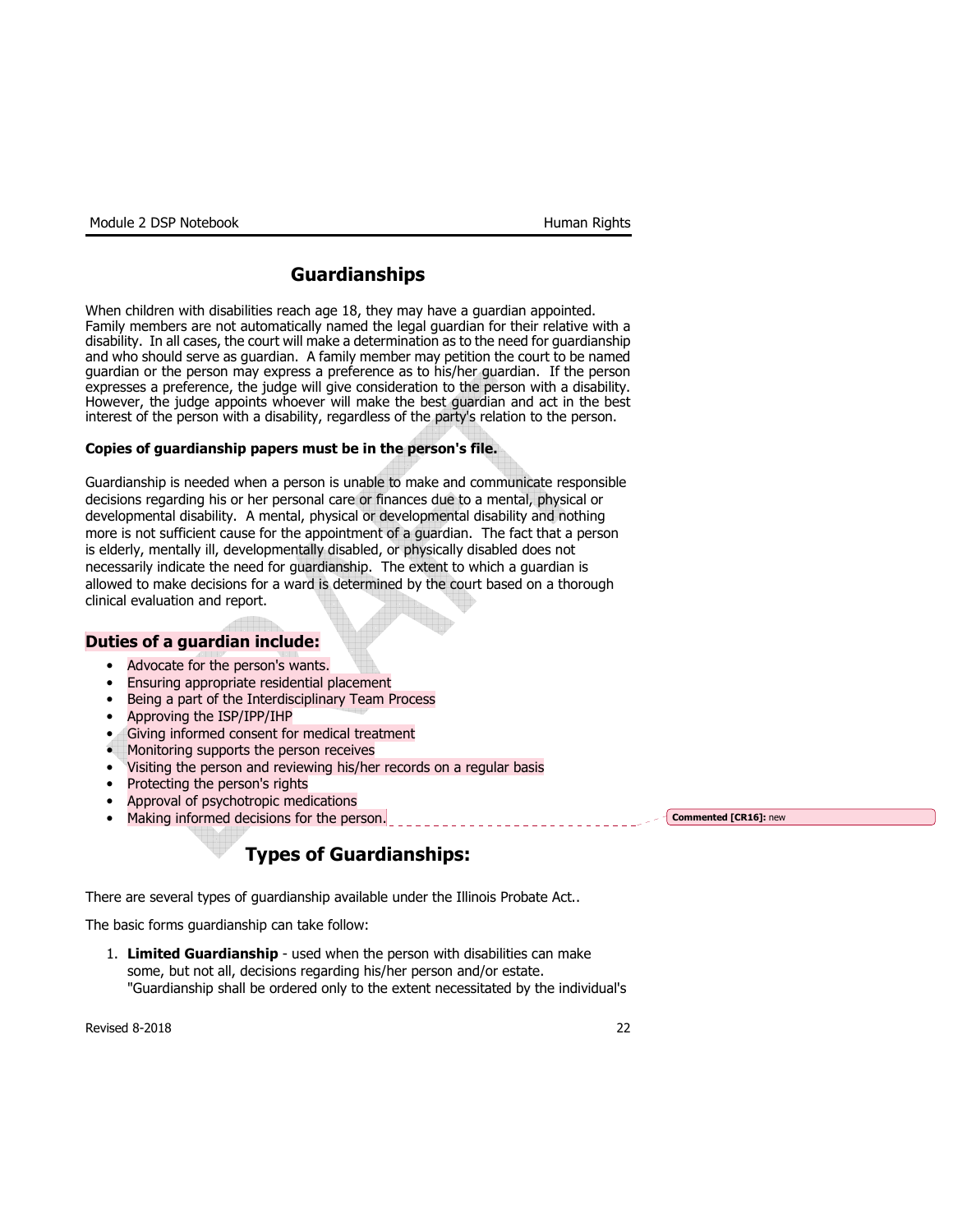mental, physical and adaptive limitations." A limited guardian makes only those decisions about personal care and/or finances which the ward cannot make. The powers of a limited guardian must be specifically listed in the court order. The ward retains the power to make all other decisions regarding his/her person or estate. Limited guardianship may be used to appoint a limited guardian of the person, a limited guardian of the estate, or both.

- 2. Plenary Guardianship used when the "individual's mental, physical and adaptive limitations" necessitate a guardian who has the power to make all important decisions regarding the individual's personal care and finances. Plenary guardianship may be used for the person, the estate, or both.
- 3. Guardianship of the Person used when a person, "because of his disability, lacks sufficient understanding or capacity to make or communicate responsible decisions regarding the care of his person." The guardian of the person makes decisions regarding the "support, care, comfort, health, education,...maintenance, and...professional services" (such as educational, vocational, habilitation, treatment and medical services) for the person under guardianship who is called a ward.
- 4. Guardianship of the Estate used when the person "because of his disability...is unable to manage his estate or financial affairs". A guardian of the estate makes decisions about management of the ward's property and finances.
- 5. Temporary Guardianship used in an emergency situation. Temporary guardianship can last no longer than 60 days and is a means to assure that the person who evidences need for guardianship receives immediate protection.
- 6. Successor Guardianship used upon the death, disability, or resignation of the initially appointed guardian, when guardianship is still needed.
- 7. Testamentary Guardianship used by parents of a person with disabilities and designates, by will, a person who assumes the guardianship appointment upon the death of a parent. The designated person must still be appointed by the court before he/she can serve as guardian. The court will consider the designated person but is not bound by the testamentary designation. It can appoint someone else if the proposed guardian is found to be inappropriate.

Source: http://gac.state.il.us/guardfaq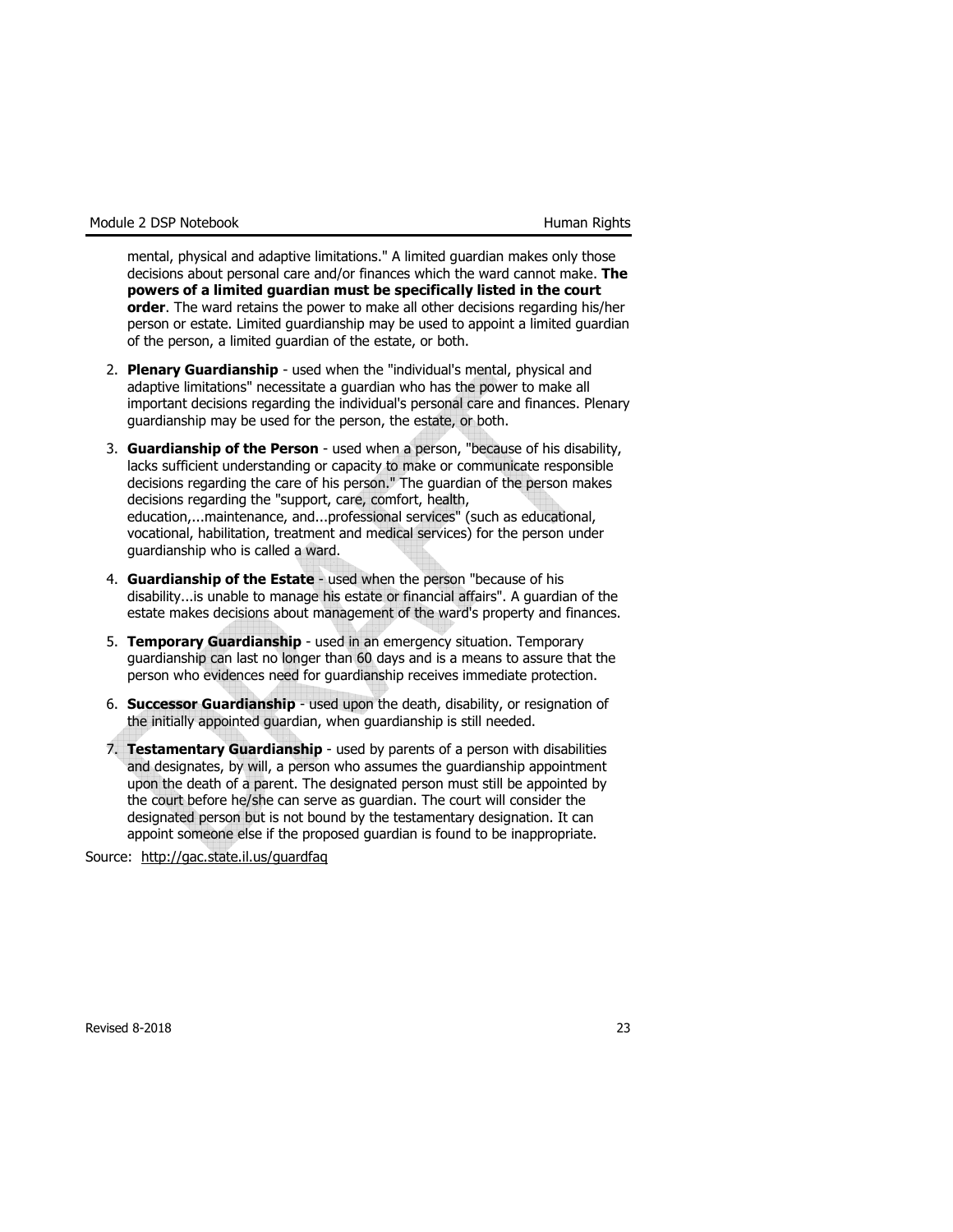# Behavior Management Committees (BMC) and Human Rights Committees (HRC)

Note: in some agencies, the Behavior Management Committee (BMC) is called something else. The name of this agency's BMC is: \_

# What Is a Behavior Management Committee (BMC)?

The BMC serves important functions within your agency. The people who serve on this committee may include self-advocates, professional staff, and board members, and other people who know the person the best. The committee has responsibility for reviewing behavior plans for technical effectiveness. These plans must then be reviewed by the HRC to ensure that the behavior management plan does not unduly restrict an individual's rights. A summary of BMC duties are:

- \$ Review behavior plans for technical effectiveness.
- \$ Provide impartial, professional reviews of completed plan.
- \$ Reinforcement of schedules, functional analysis, treatment integrity, etc.
- \$ After a behavior plan is reviewed and approved by the BMC and informed consent obtained from guardian, it then goes to the Human Rights Committee for review.

## What is a Human Rights Committee (HRC)?

• The HRC may include a group of individuals with a diversity of backgrounds and a broad range of experiences-- both from within and outside of the agency/facility. They should not be all of the same people who are on the BMC. These people are charged with the responsibility of protecting the rights of the individuals whom the agency/facility supports. Behavior plans must be endorsed by the HRC before implementation.

One of the issues the HRC faces is the prevention of abuse and neglect.

Staff and persons supported are encouraged to inform the HRC chair of questionable situations that could lead to abuse and/or neglect. The HRC may then decide to contact to the QSP or executive director in an effort to discourage and prevent the occurrence of abuse and neglect.

Who Presents Issues to the HRC? Typically the presenters of issues to the HRC are: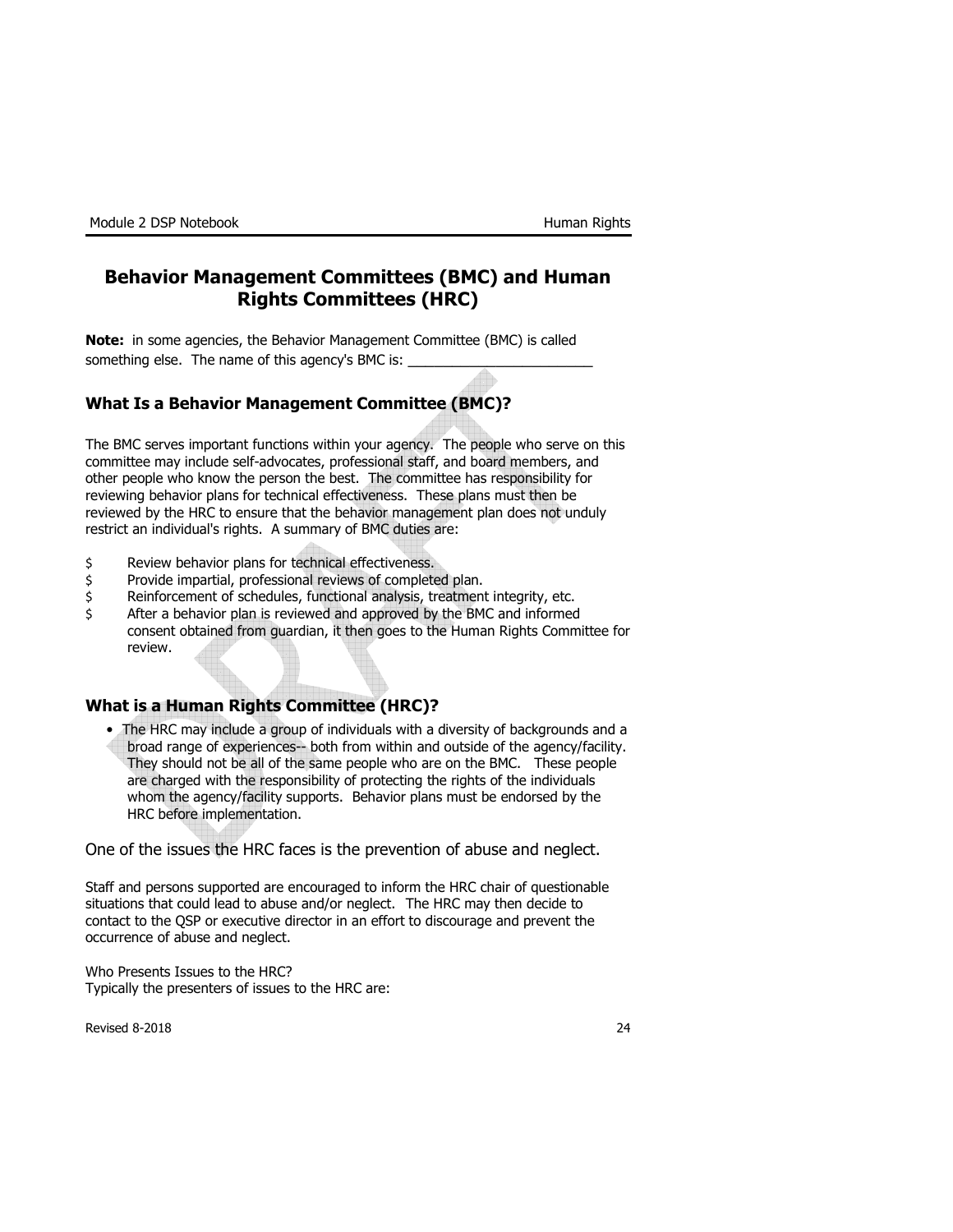Module 2 DSP Notebook **Human Rights** 

- \$ Self-Advocates
- \$ Relatives/Guardians
- \$ QSPs
- \$ Front line supervisors
- \$ Psychologists, behavior analysts

# BMC and HRC Role Related to Behavior Treatment Plans

1. After a plan is reviewed by the BMC and approved, the plan then goes to the HRC for rights review. Plans which do not receive approval from the BMC should not go to the HRC.

2. The HRC can endorse the plan as written, send it back to BMC for revisions, or endorse the plan with conditions.

3. Plans must be approved by the BMC and endorsed by the HRC before implementation.

# Sexuality and People with Disabilities

Having a developmental disability does not alter the right of a person to express his or her sexuality. People with developmental disabilities have sexuality rights and deserve acceptance of their sexuality. There are many varying perspectives on this issue. The issues can be different in the family home than in a group home, in a work setting, or in public. Regardless of the setting and situation, DSPs should not be judgmental and try to impose their own personal values on the people. It is also important that DSPs respect the privacy of people they support to discuss and express their sexuality. DSPs can show respect and dignity for the people they support who need help with personal care activities by asking permission before assisting/touching and waiting for a response. DSPs can also listen carefully to issues that people may express, and get them to the correct person who can help them. DSPs should not try to handle sexual situations by themselves. They need to communicate with the individual's parents or guardian, their supervisor, and their agency's QSP for support and guidance on sexuality issues. Agencies may have specific policies and procedures addressing sexuality, and if they do, you should become familiar with these policies. A good source for information on this topic is:

Indiana Institute on Disability Center for Disability Information & Referral Institute for the Study of Developmental Disabilities http://www.iidc.indiana.edu/cedir/sexuality.html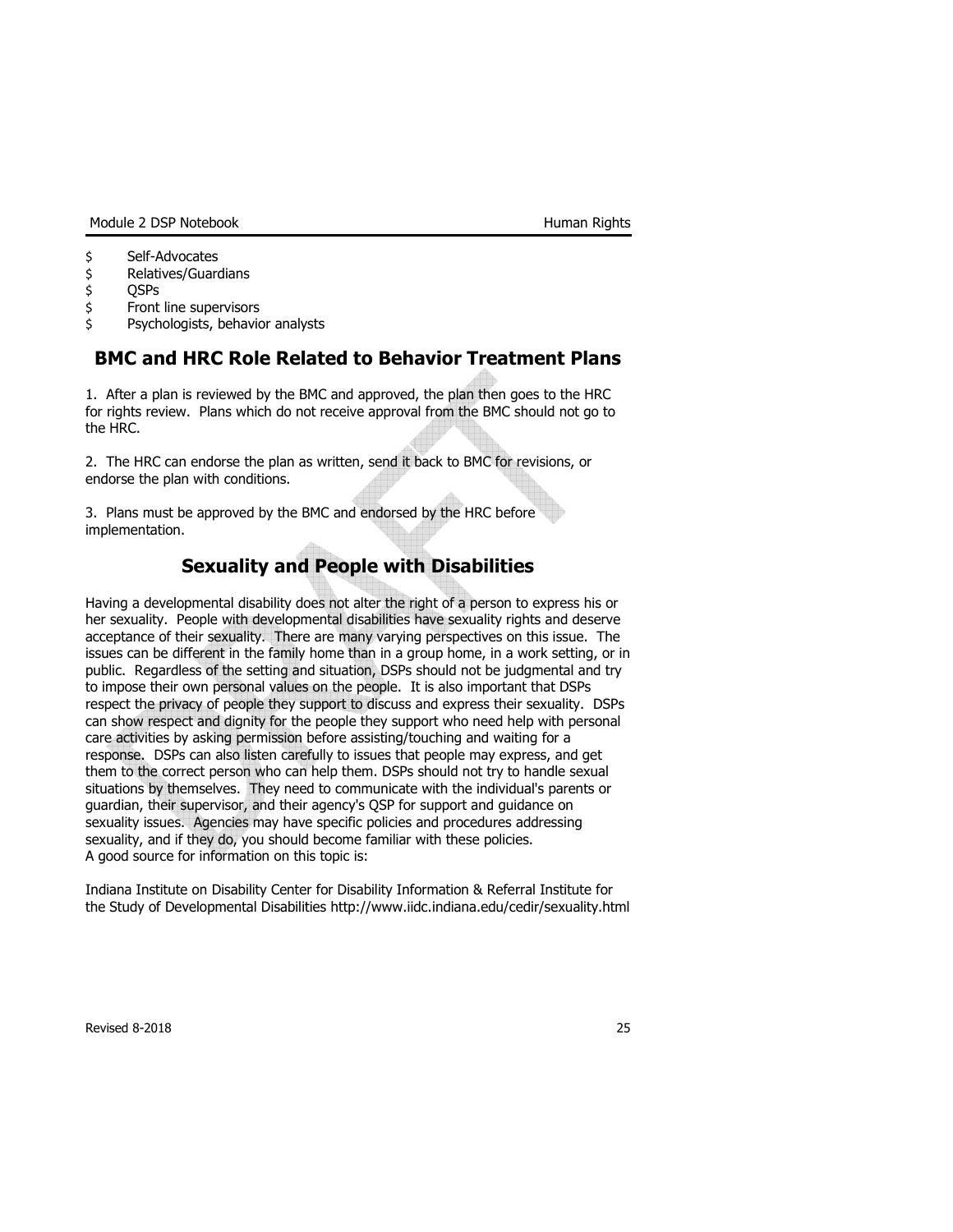# Activity: Read The Dignity of Risk and Discuss it in Class.

# The Dignity of Risk

#### What if…

- …you never got to make a mistake?
- …your money was always kept in a envelope where you couldn't get to it?
- …you were always treated like a child?
- …your only chance to be with people different from you was with your own family?
- …the job you did was not useful?
- …you never got to make a decision?
- …the only risky thing you could do was act out?
- …you couldn't go outside because the last time you went out, it rained?
- …you took the wrong bus once and now you can't take another one?
- …you got into trouble and were sent away and couldn't come back because they always remembered that you were "trouble"?
- …you worked and got paid \$0.46/hour?
- …you had to wear your winter coat when it rained because it was all you had?
- …you had no privacy?
- …you could do part of the grocery shopping but you weren't allowed to do any, because you weren't able to do all of the shopping?
- …you spent three hours each day just waiting?
- …you grew old and never knew adulthood?
- …you never got a chance?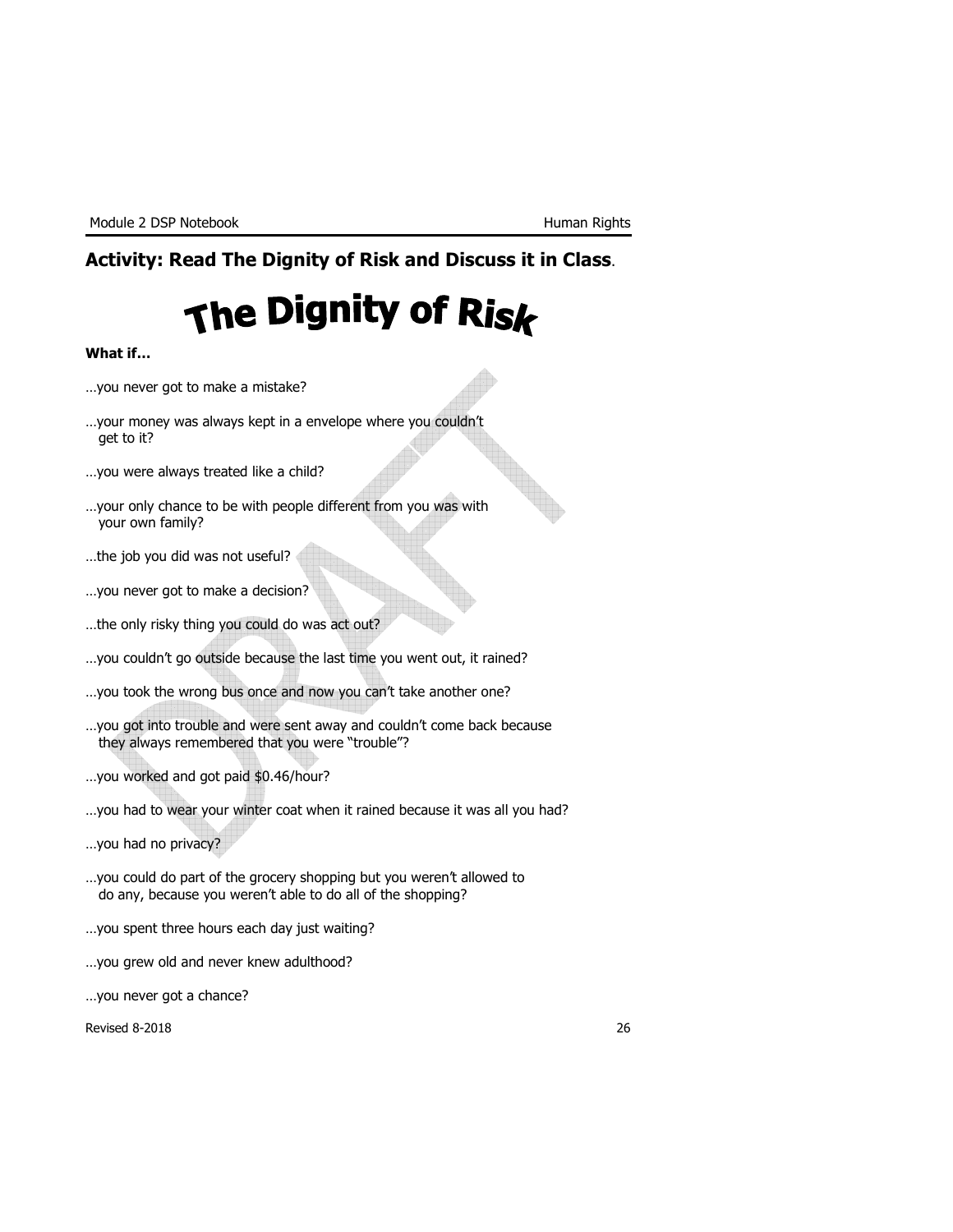# Educational Rights

Direct care staff should know that students with disabilities are, as much as possible, involved in the regular education curriculum. This is required by the IDEA (The Individual with Disabilities Education Act). IDEA is a federal law enacted in 1990, reauthorized in 1997 and again in 2004. It is designed to protect the rights of students with disabilities by ensuring that everyone receives a free appropriate public education (FAPE), regardless of ability. Furthermore, IDEA strives not only to grant equal access to students with disabilities, but also to provide additional special education services and procedural safeguards.

Special education services are individualized to meet the unique needs of students with disabilities and are provided in the least restrictive environment. Special education may include individual or small group instruction, curriculum or teaching modifications, assistive technology, transition services and other specialized services such as physical, occupational, and speech therapy. These services are provided in accordance with an Individualized Education Program (IEP), which is specifically tailored to the unique needs of each student.

Go to http://idea.ed.gov/explore/home for more information on this act. School Districts are required to develop an *individualized education program*